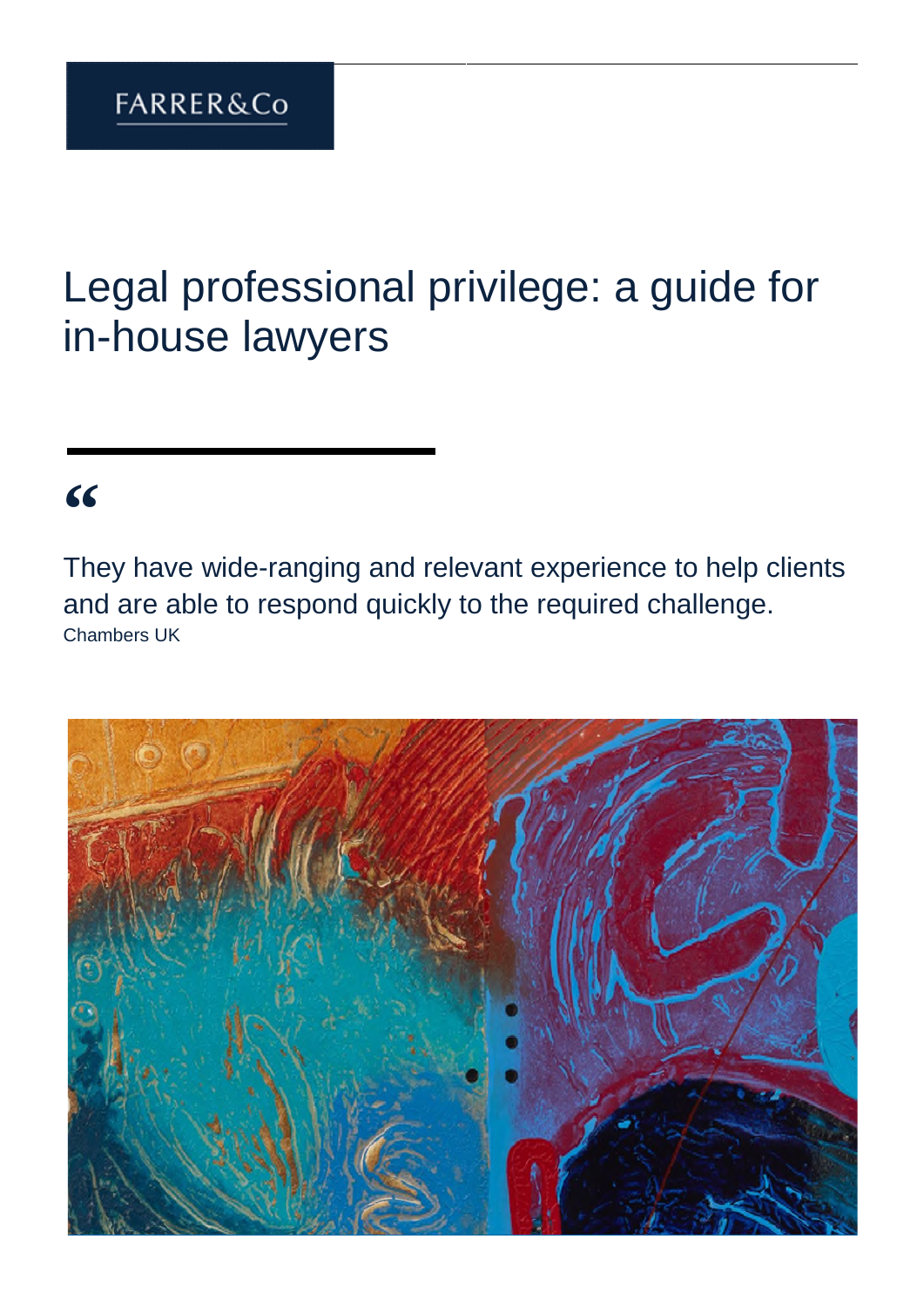#### **What is legal professional privilege?**

Privilege, once established, gives a party an absolute right to withhold a privileged document from production to the court or to a third party. This includes protection from disclosure during the course of litigation as well as from disclosure to a prosecuting regulator or authority.

There are a number of types of privilege, including legal professional privilege (**LPP**) which covers both 'litigation privilege' and 'legal advice privilege'.

In summary:

|                                  | confidential communications (written and oral)<br>between:                                                                                                                                                                                                                                                                                                                                                                                                                               |
|----------------------------------|------------------------------------------------------------------------------------------------------------------------------------------------------------------------------------------------------------------------------------------------------------------------------------------------------------------------------------------------------------------------------------------------------------------------------------------------------------------------------------------|
| Litigation<br>privilege          | a client and their lawyer;<br>a client's lawyer and a third party; or<br>a client and a third party<br>created for the sole or dominant purpose of adversarial litigation which has already<br>commenced or which is in reasonable contemplation<br>(i.e. litigation is a real likelihood, as opposed to a mere possibility, although the<br>chance of litigation need not be greater than 50%)<br>for the purposes of obtaining information or advice about the litigation<br>$\bullet$ |
| <b>Legal advice</b><br>privilege | confidential communications (written and oral)<br>between a client and their lawyer<br>given for the purpose of giving or receiving legal advice<br>$\bullet$                                                                                                                                                                                                                                                                                                                            |

Privileged information may sometimes be shared with third parties without losing its privileged status. This may be due to:

**Confidentiality**: a party may share privileged information with a third party without losing privilege as against the rest of the world, so long as it is shared on confidential terms (for example, a confidentiality agreement is entered into before the information is distributed).

**Common interest**: it is possible to share privileged information with a third party without losing privilege so long as, at the time that the privileged information is disclosed, the third party has a common interest in the subject matter of the privileged document or in the underlying litigation. Examples include co-defendants, companies in the same group, and insured and insurer.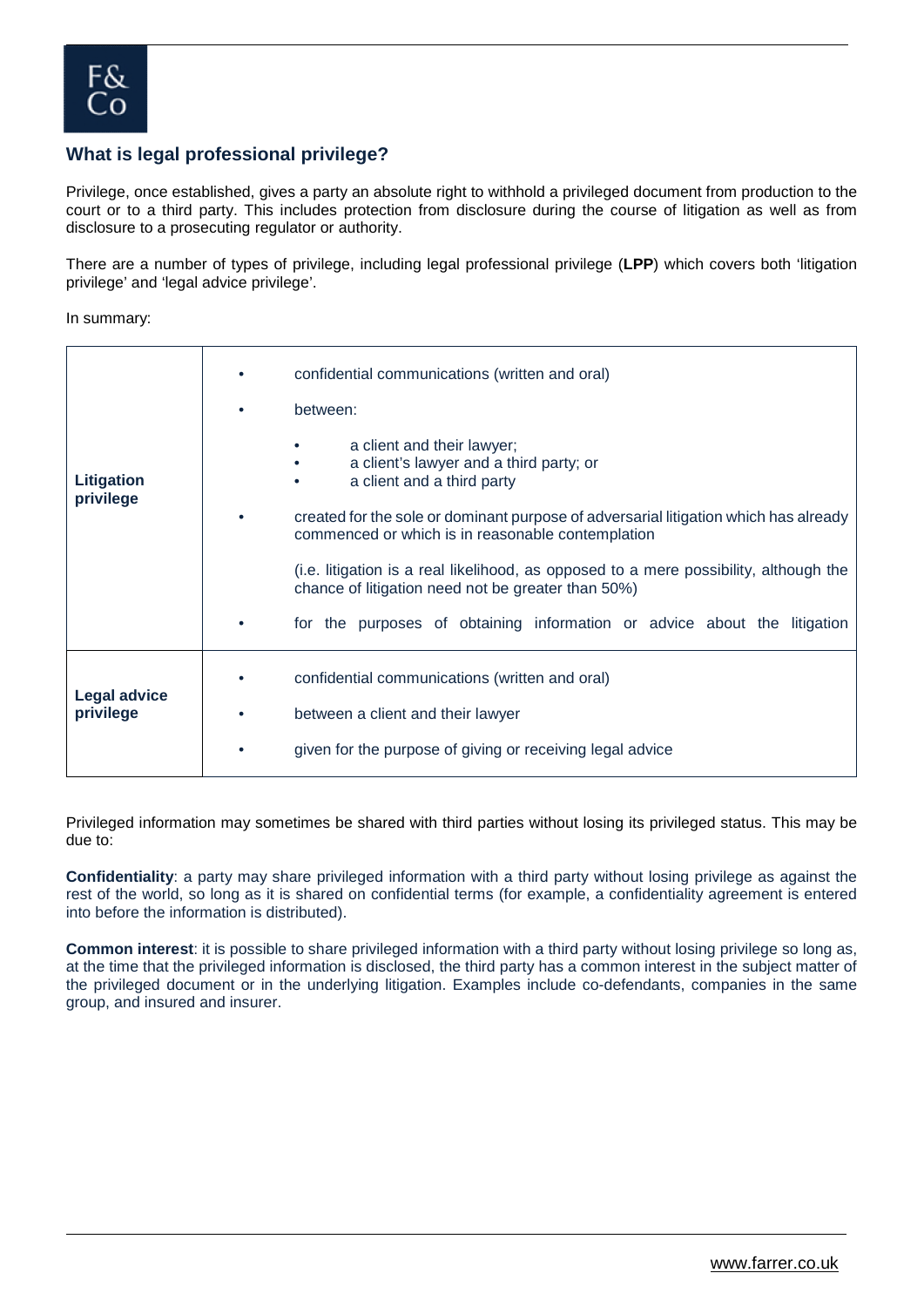### F& ΞO

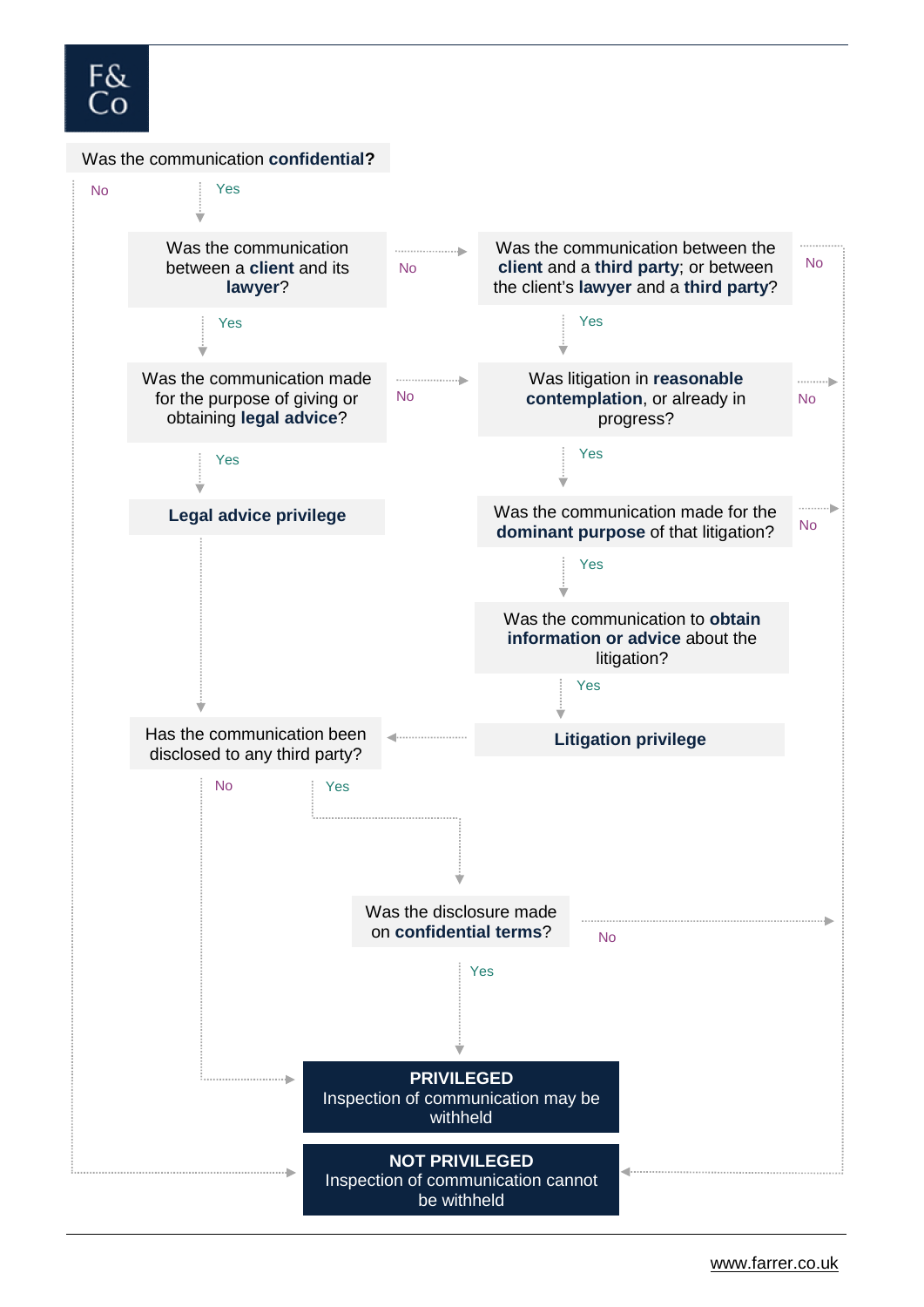

#### **LPP in internal investigations**

Internal investigations can be an effective way for organisations to manage and mitigate legal, regulatory and reputational risk.

A company may conduct an internal investigation after, for example, receiving a notice from a prosecuting regulator or authority. Legal advice privilege may apply to communications made in such a scenario. Whether communications generated in the context of an internal investigation can be protected by litigation privilege will depend on the circumstances, including the facts giving rise to the internal investigation and how it was carried out.

Practical tips for dealing with internal investigations:

- Ensure lawyers (you and/or external lawyers) are involved in the investigation from an early stage to maximise the chances of legal advice privilege applying.
- If unsure whether a written communication will attract privilege or not, try to ensure it does not comment on sensitive issues. Any sensitive issues should be discussed orally, as far as possible.
- Any written reports that do deal with sensitive issues should be drafted by lawyers in the form of legal advice to the client to maximise the chance of those documents attracting legal advice privilege.
- If a non-lawyer is conducting the investigation, legal advice privilege will not apply. You should therefore try to limit the investigation team to in-house and/or external lawyers.
- If non-lawyers do assist with the investigation for example, by conducting interviews with employees ensure that any written materials they create are: (i) drafted as communications to the lawyers seeking legal advice; and (ii) prepared by those who fall within the definition of the 'client' (namely, those in the company authorised to request and receive legal advice about the investigation).
- For litigation privilege to apply, any external investigation must be adversarial, rather than inquisitorial, in nature. Therefore, investigations which may conclude with punitive action are more likely to be considered 'litigation' than enquiries which are seeking only to establish the facts and information.

#### **General practical tips for in-house lawyers**

You should take steps wherever possible to maximise the chance of creating and protecting communications benefitting from LPP. A few practical tips for how to do this are set out below.

#### 1. Identify the 'client'

Identify the key individuals or core team within your organisation who will be responsible for giving instructions and receiving legal advice. They will be the 'client' for the purposes of determining privilege. The identity of these individuals should be made clear to other employees and any external lawyers as soon as possible.

You should take extra care when corresponding with those outside the 'client' group, as such communications cannot be protected by legal advice privilege.

#### 2. Label privileged communications

When giving legal advice to the client, take care to label all communications as 'legally privileged and confidential'. If litigation is in prospect, label all relevant communications 'legally privileged and confidential: in contemplation of litigation'.

Doing this will not guarantee that such communications are protected by privilege, but it can help reduce the risk of inadvertent disclosure and it can also support a claim later down the line that a certain document is privileged.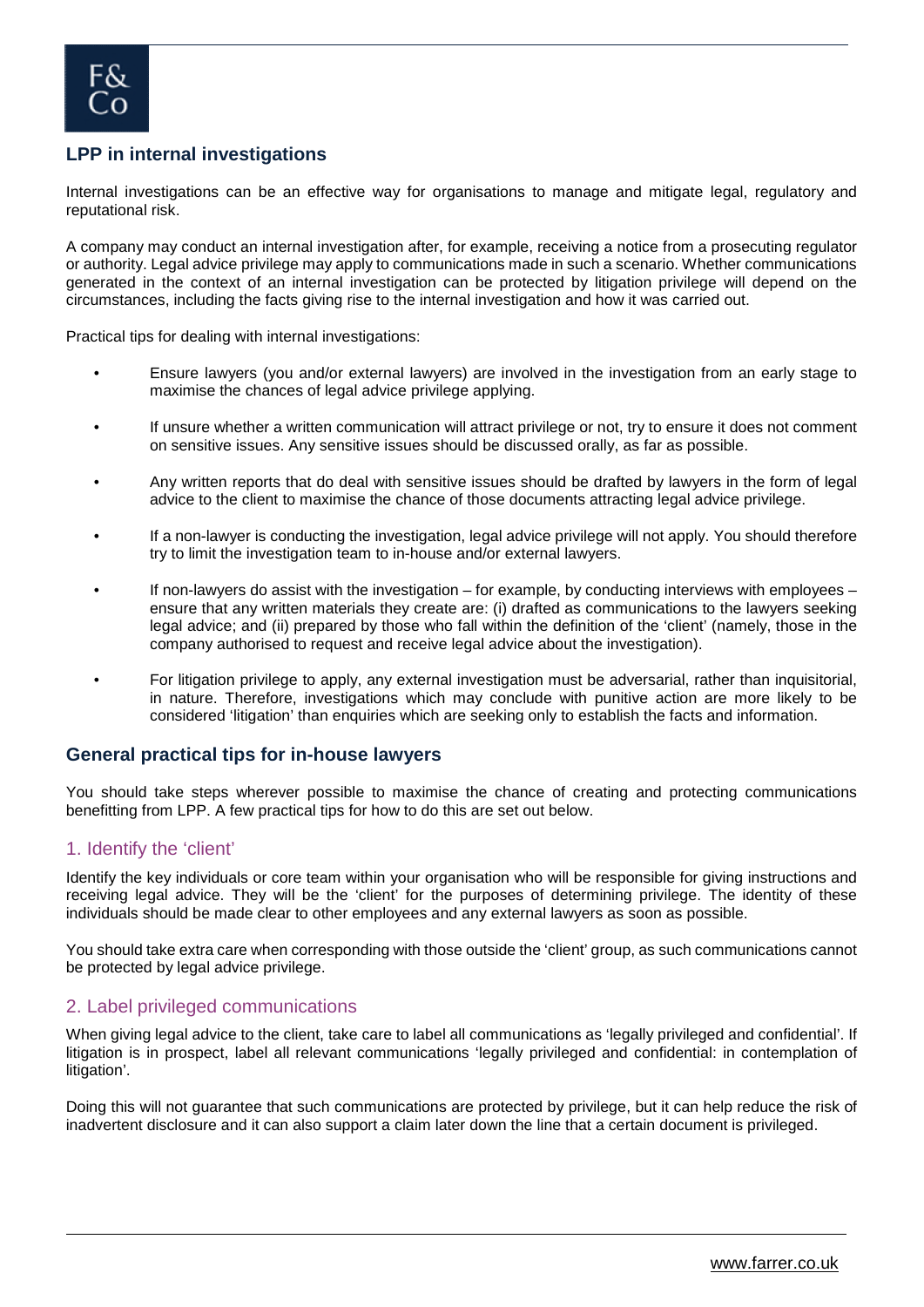#### 3. Be conscious of legal vs. commercial advice.

Your role may encompass both legal advice and functions which are purely commercial. Only legal advice given in your capacity as a lawyer will attract legal advice privilege. Any advice you give which is purely commercial will not attract legal advice privilege.

Any purely commercial discussions about a dispute should, wherever possible, be held orally and not recorded in writing. If this is not possible, consider including any sensitive commercial comments in documents which also contain legal advice. This may help to ensure that the sensitive commercial content is protected by the privilege attaching to the legal advice.

#### 4. Control the internal distribution of privileged information

You should restrict the internal distribution of privileged documents to circumstances in which it is strictly necessary. If you do need to share privileged information internally:

- Do so on the express terms that the materials are to remain confidential. Make it clear that they are not to be made available to anyone outside the intended group of recipients.
- Keep track of to whom privileged materials have been circulated and when.
- When sending emails:
	- o Consider carefully who is cc'd to your email.
	- o If an email chain does contain privileged information, consider starting a new email chain instead of forwarding or replying to the original email chain. This should reduce the risk of inadvertent distribution of privileged information.

#### 5. Control the distribution of privileged information to third parties

Only share privileged documents with third parties on a 'need to know' basis. If it is necessary to share privileged documents with third parties, consider requiring them to enter into confidentiality agreements before distribution which make it clear that:

- provision of the documents does not constitute a waiver of privilege; and
- documents are to be held in confidence and not to be disclosed without consent.

#### 6. Ensure communications with third parties are for the purposes of obtaining advice or information

Litigation privilege will only attach to third party communications which are for the purposes of obtaining advice or information about the litigation. Where possible, try to ensure that communications with third parties are framed in that way.

#### 7. Record the moment when litigation is reasonably in contemplation

Clearly document the moment when litigation is reasonably in contemplation – i.e. when proceedings are considered a real likelihood rather than a mere possibility, although the chance of litigation need not be greater than 50%. Neither a distinct possibility that sooner or later litigation might arise, nor a general apprehension of future litigation, is enough to establish litigation privilege.

Doing this should assist you later to argue that documents from this point can benefit from litigation privilege. You should also ensure that documents are preserved from this point.

#### 8. Consider the 'dominant purpose' test

If documents are created for more than one purpose (for example, reputation management or cost control, as well as the litigation) make sure that the documents are worded in such a way as to make it clear that the main reason behind the creation of the document was the underlying litigation.